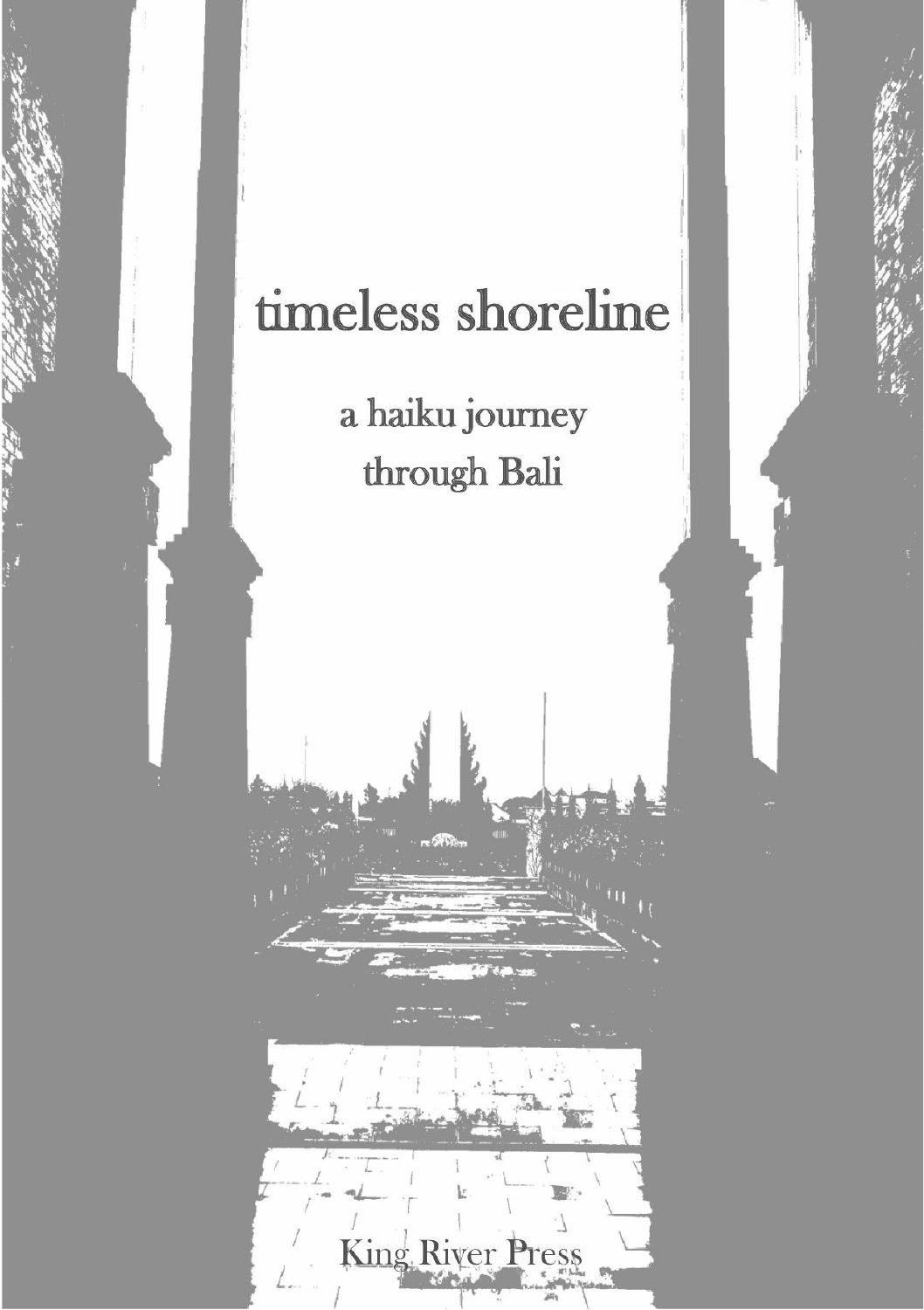## **SAMPLE ONLY**

# **THIS FREE EDITION ONLY INCLUDES A LIMITED SELECTION FROM THE ORIGINAL BOOK**

**To purchase a full copy Please see the King River Press website: www.kingriverpress.com**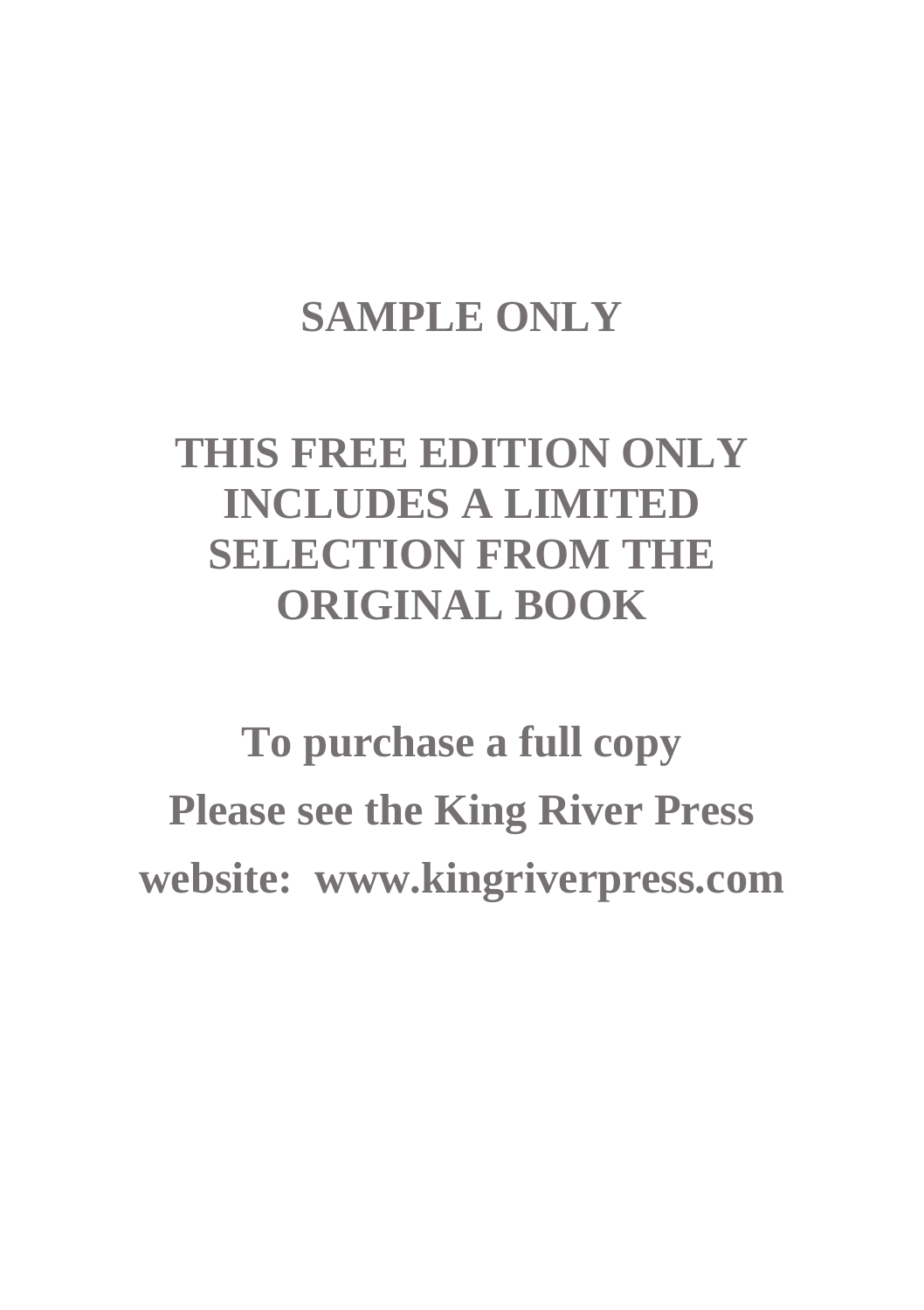*timeless shoreline* is a unique collection of poems that intimately capture the sights, scents and sounds of Bali.

From the street stalls to the villages, the beaches and rainforests, the reader is taken on an exploratory journey through the world-famous island paradise.

The author skilfully observes and captures personal moments and that of a diverse crowd, including locals, hippies, honeymooners, surfers, retirees and even an international banker!

With each turn of the page, *timeless shoreline* guides one a step deeper into the island's landscape, flora and fauna; sharing glimpses of the culture, religion, history and everyday lives of the Balinese people.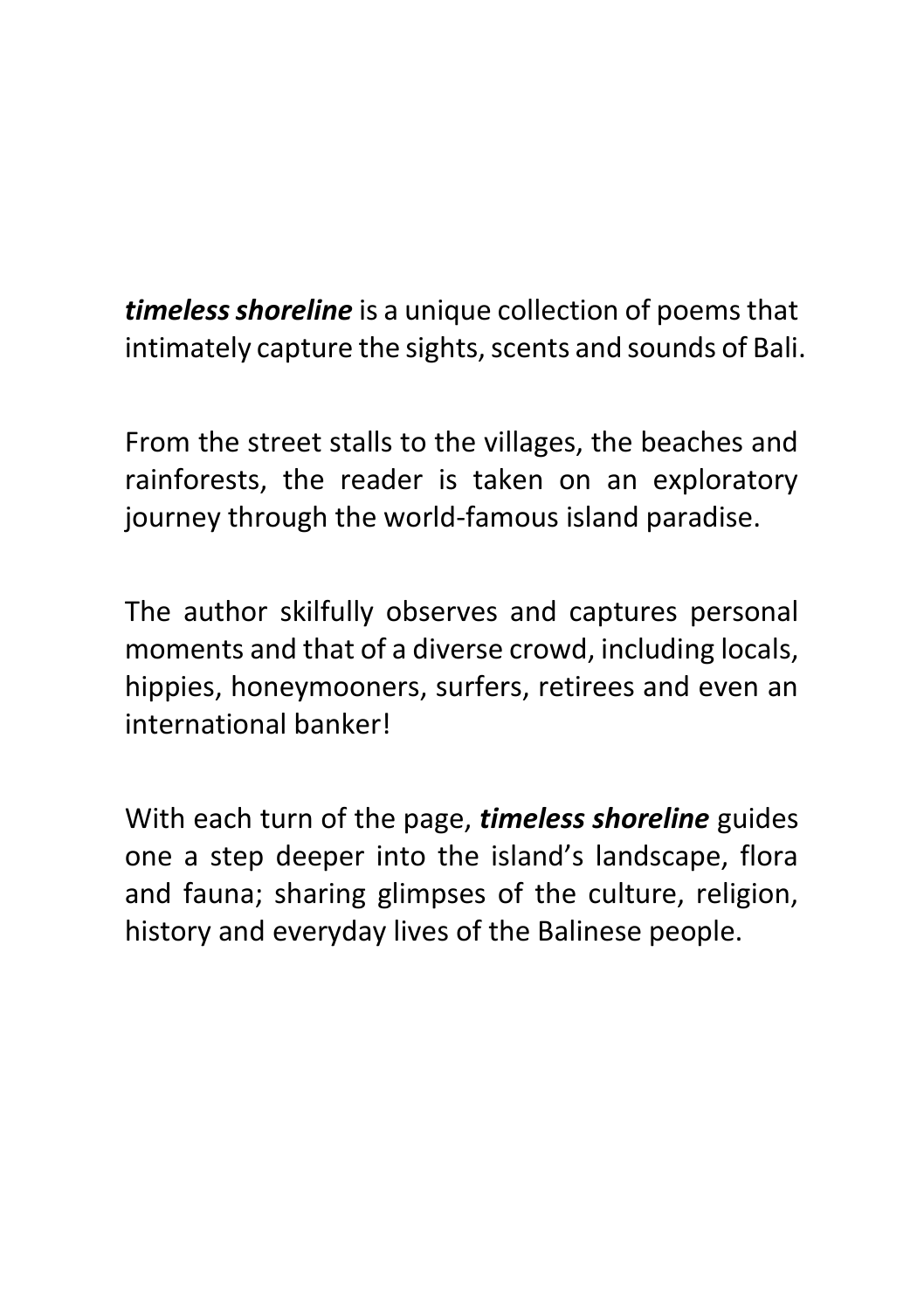# timeless shoreline

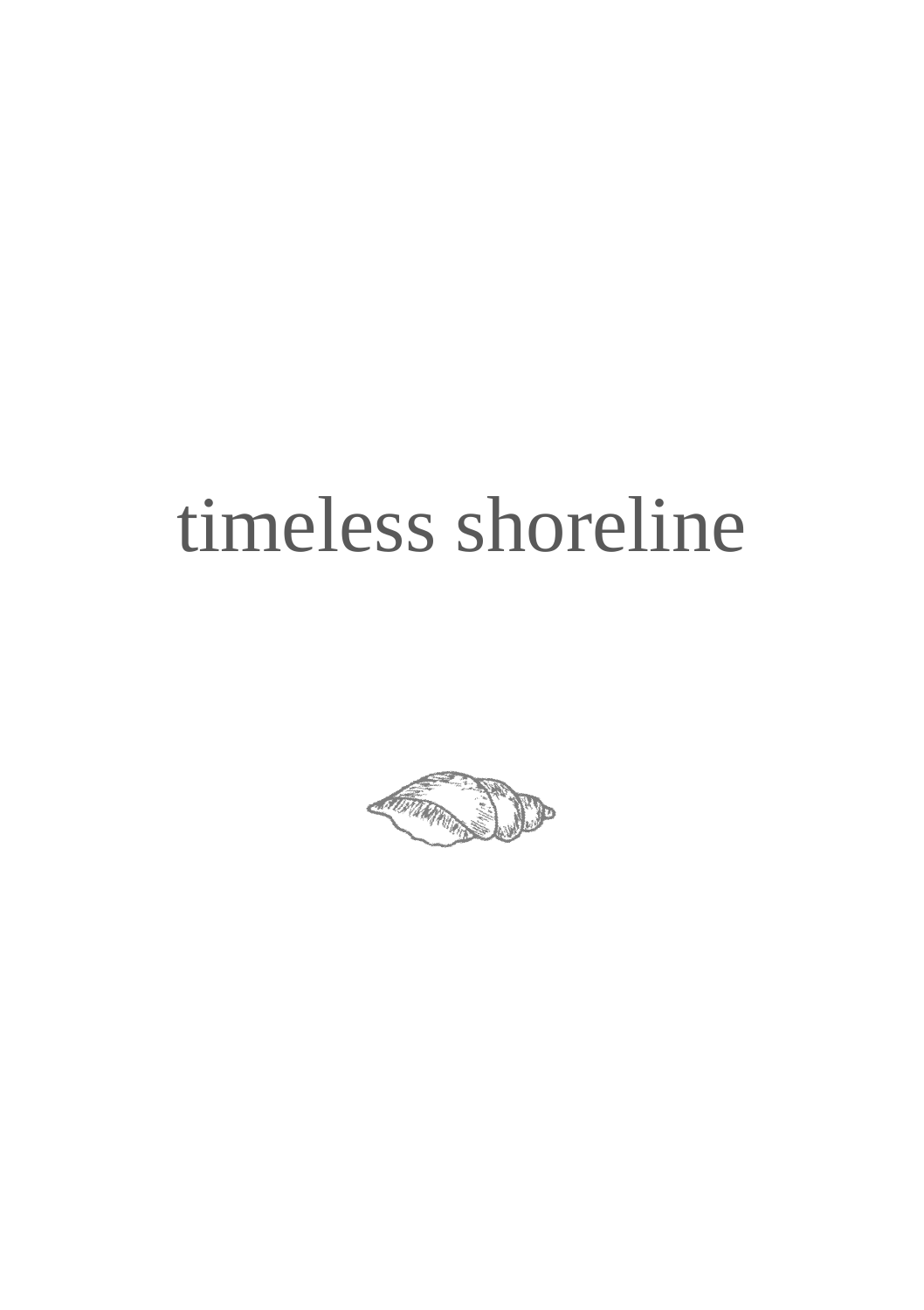# timeless shoreline

## a haiku journey through Bali

Jodie Hawthorne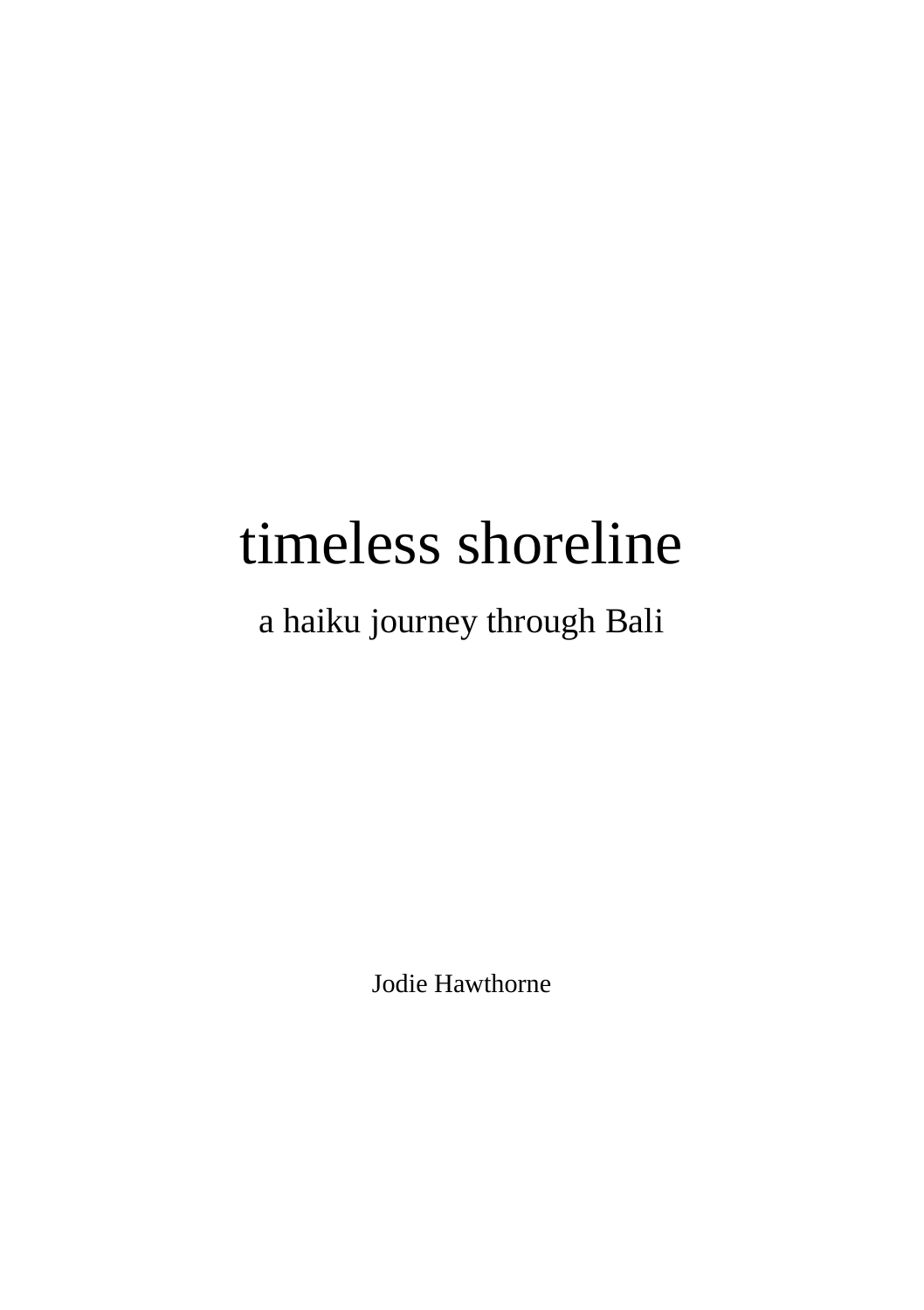Copyright © Jodie Hawthorne 2021

All Rights Reserved. Copyright belongs to the author. Apart from any fair use for private study, research, criticism or review, under the Copyright Act, no part of this book may be used or reproduced in any manner whatsoever without prior permission of the copyright holder.



Design, editing and publishing by King River Press

[http://kingriverpress.com](http://kingriverpress.com/) [contact@kingriverpress.com](mailto:contact@kingriverpress.com)

A percentage of proceeds from our publications and products are donated to selected charities. Please see our website for details.

Some of these poems were previously published under the same title through Amazon Kindle (2017) and on the author's website.

Novotel Bali Ngurah Rai (cover image) is the author's own. Subsequent images are used with permission.

Hawthorne, Jodie timeless shoreline: a haiku journey through Bali This PDF edition - exclusive to ETSY Paperback version: ISBN 978-0-6483088-2-9 A821 Australian poetry 821 English poetry 915 Geography of and travel in Asia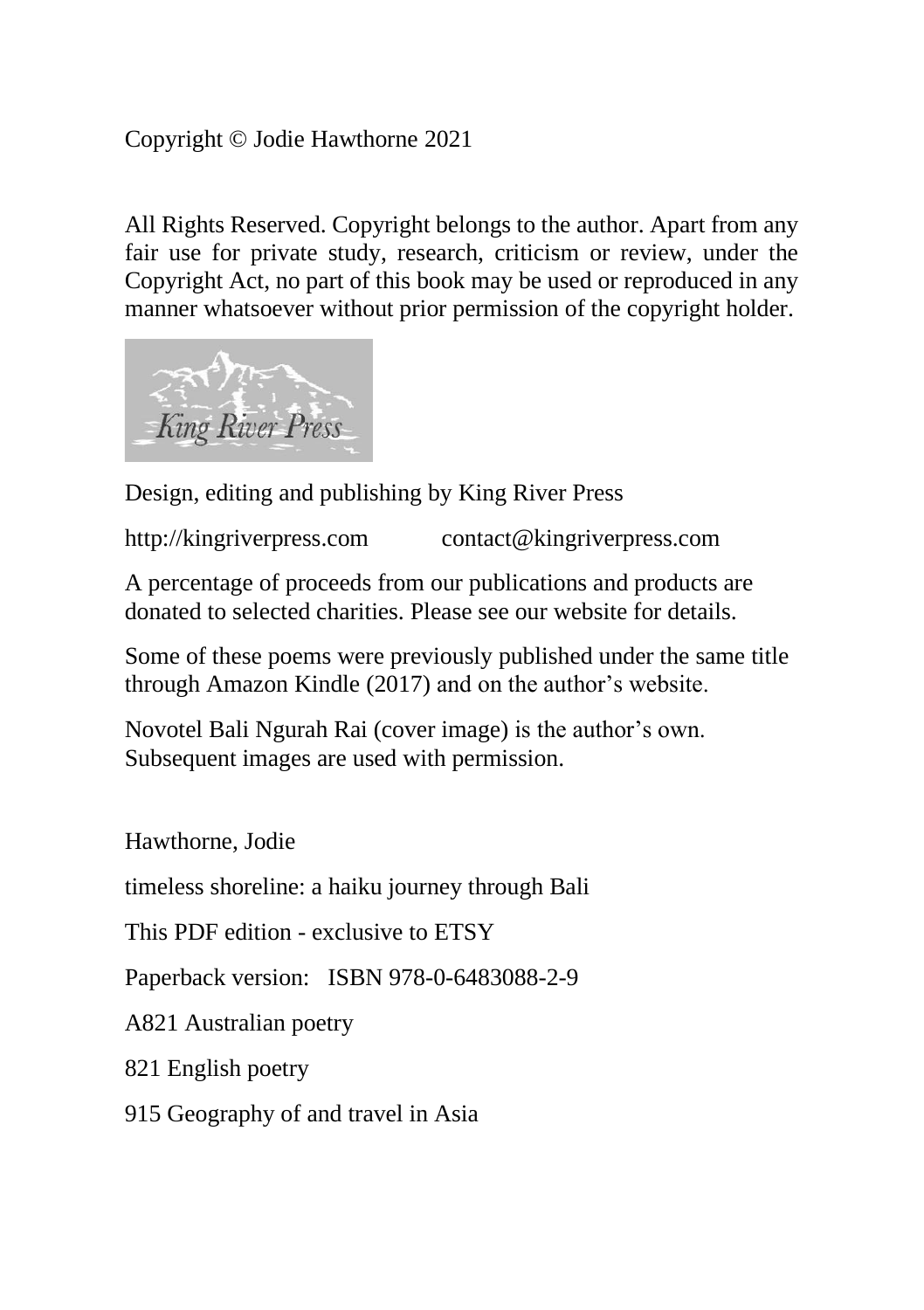#### **Introduction**

The tropical Indonesian province of Bali is one of the largest of the Lesser Sunda (Nusa Tenggara) Island group. Known for its breathtaking shorelines and mountainous escapes, exotic marine life, fauna and flora, rich cultural heritage, tantalising cuisine and warm hospitality, it is no wonder one of the most popular island holiday destinations in Asia.

Over the past 2 decades, I have been lucky enough to visit Bali with my family and stay long enough to experience many very special moments on the island. Whilst some aspects of Bali have changed over time, luckily most of the special things about the island just never change.

*timeless shoreline* takes the reader on a journey from some of the well-known tourist spots to a few of the less travelled parts of Bali. I hope you enjoy this collection of Bali haiku moments and perhaps take pen to paper and write a few of your own.

Selamat menikmati!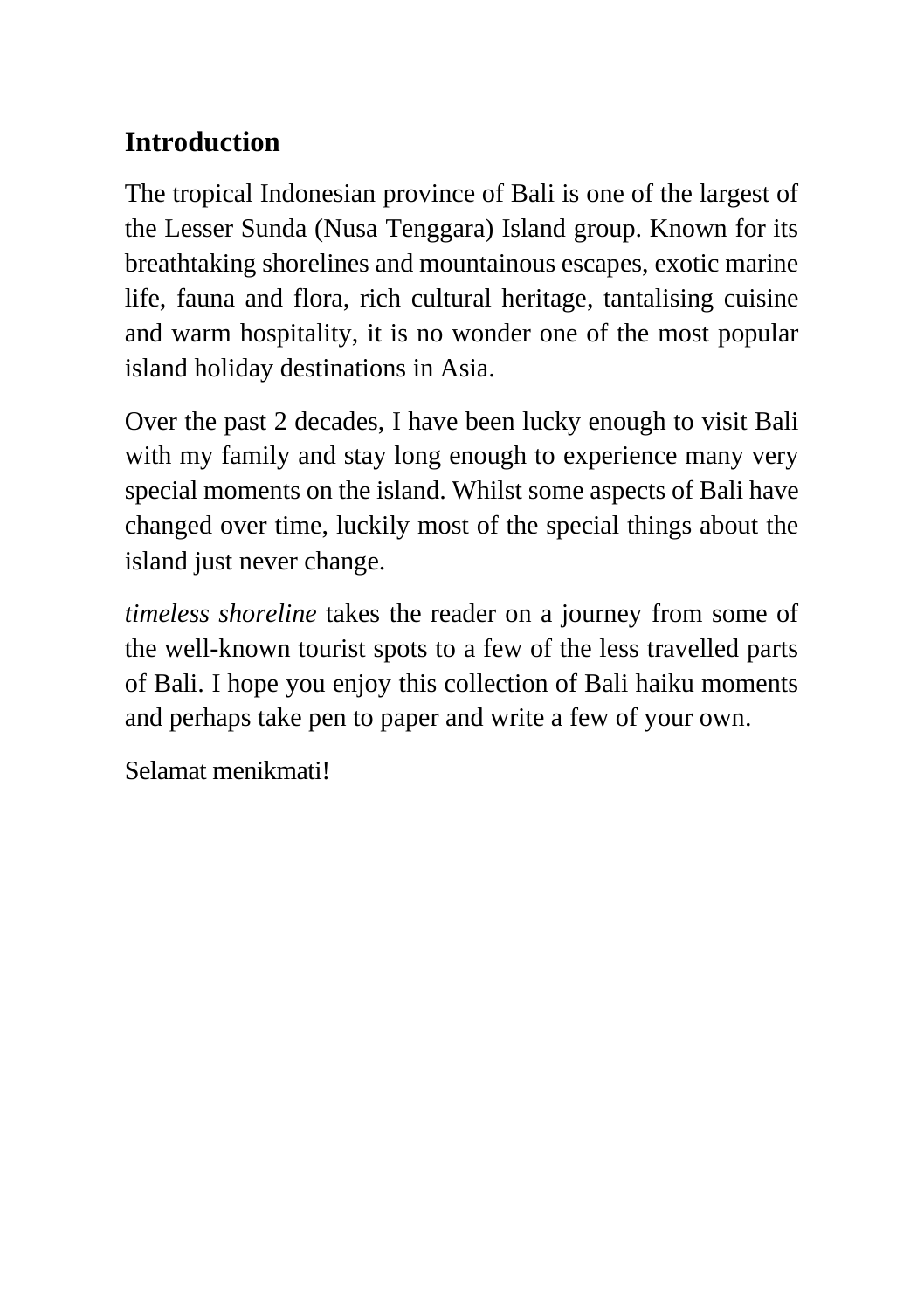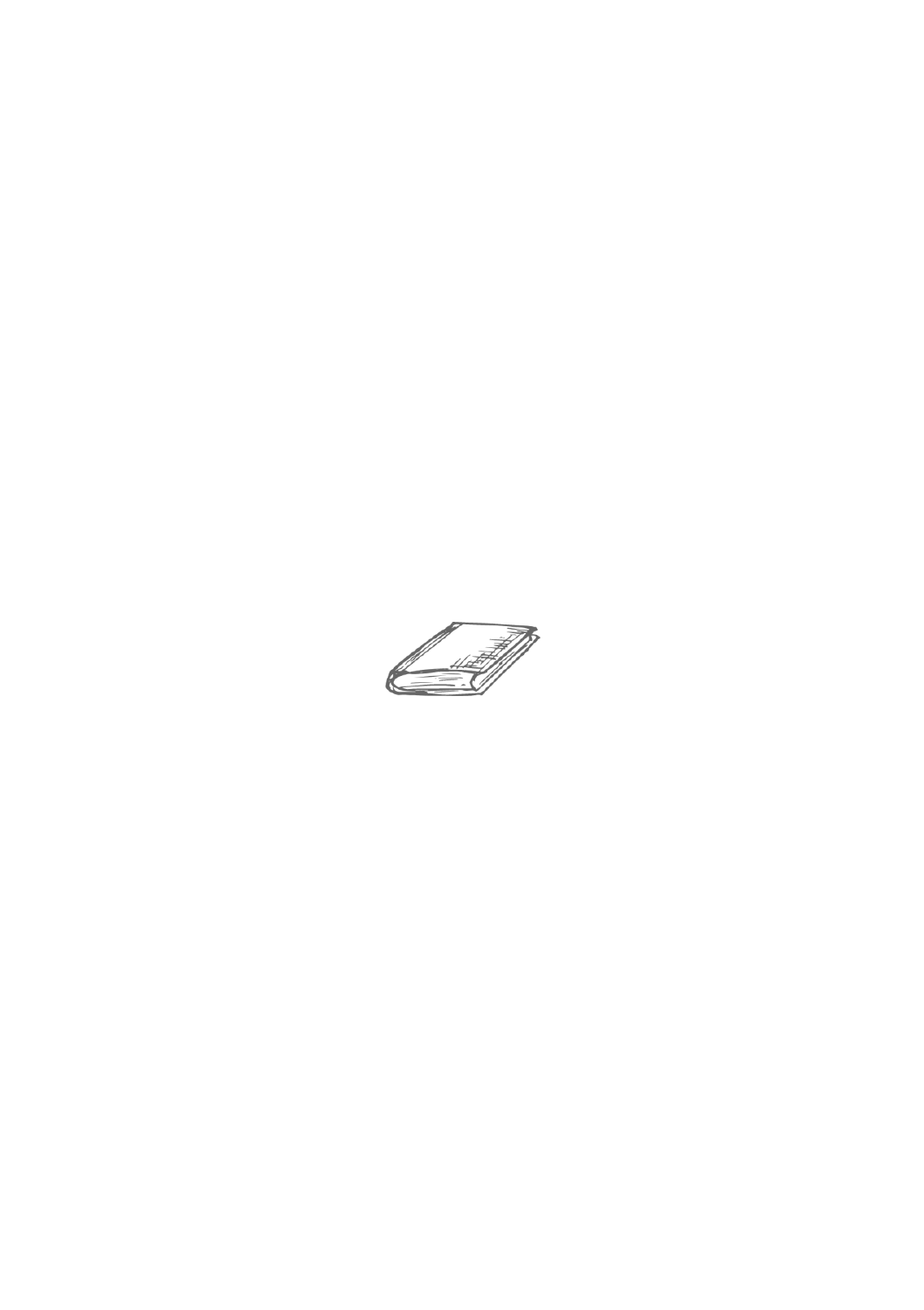sunrise

the luxury of choosing from

a wardrobe of sarongs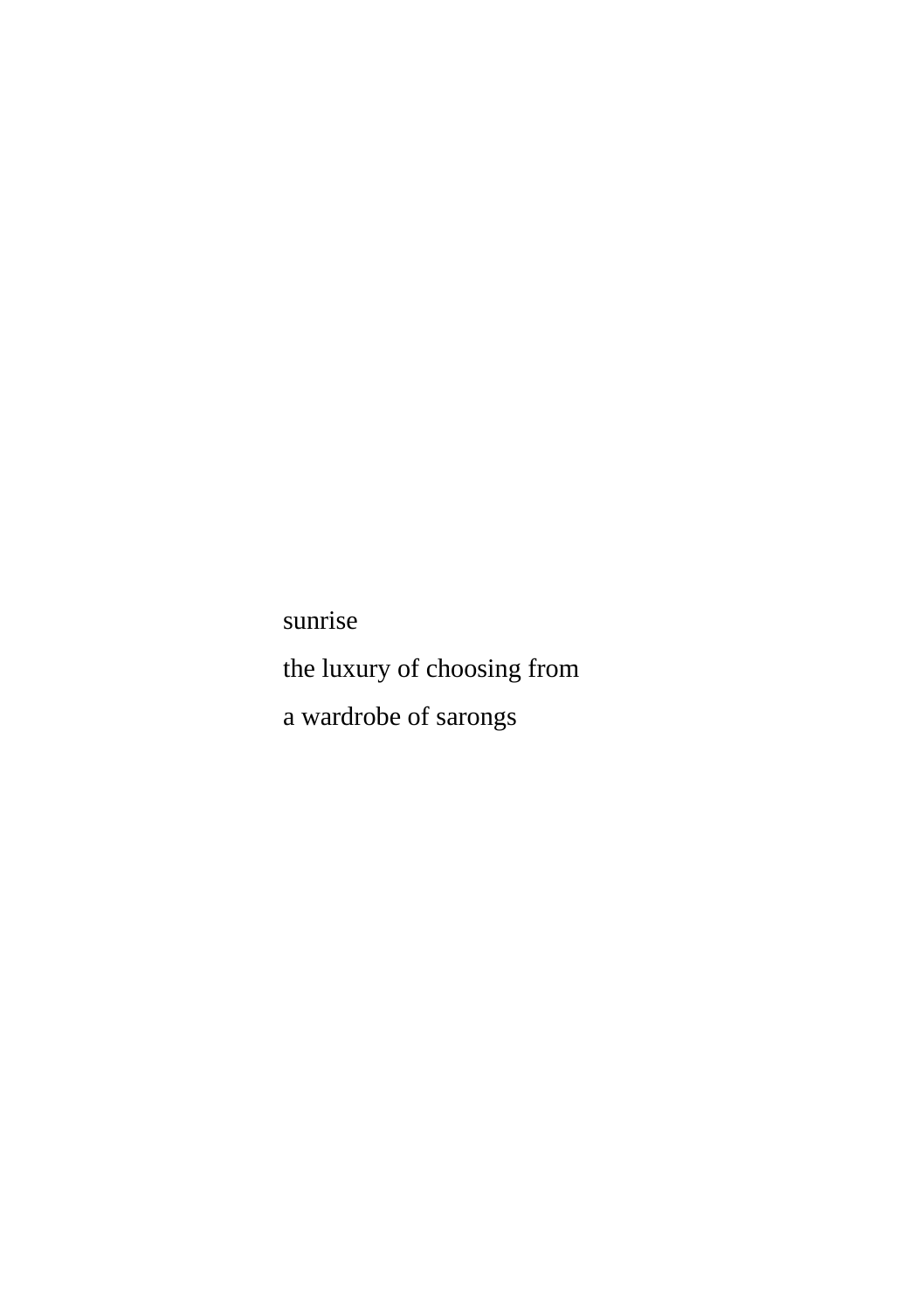garden trail no such thing as too many frangipani blossoms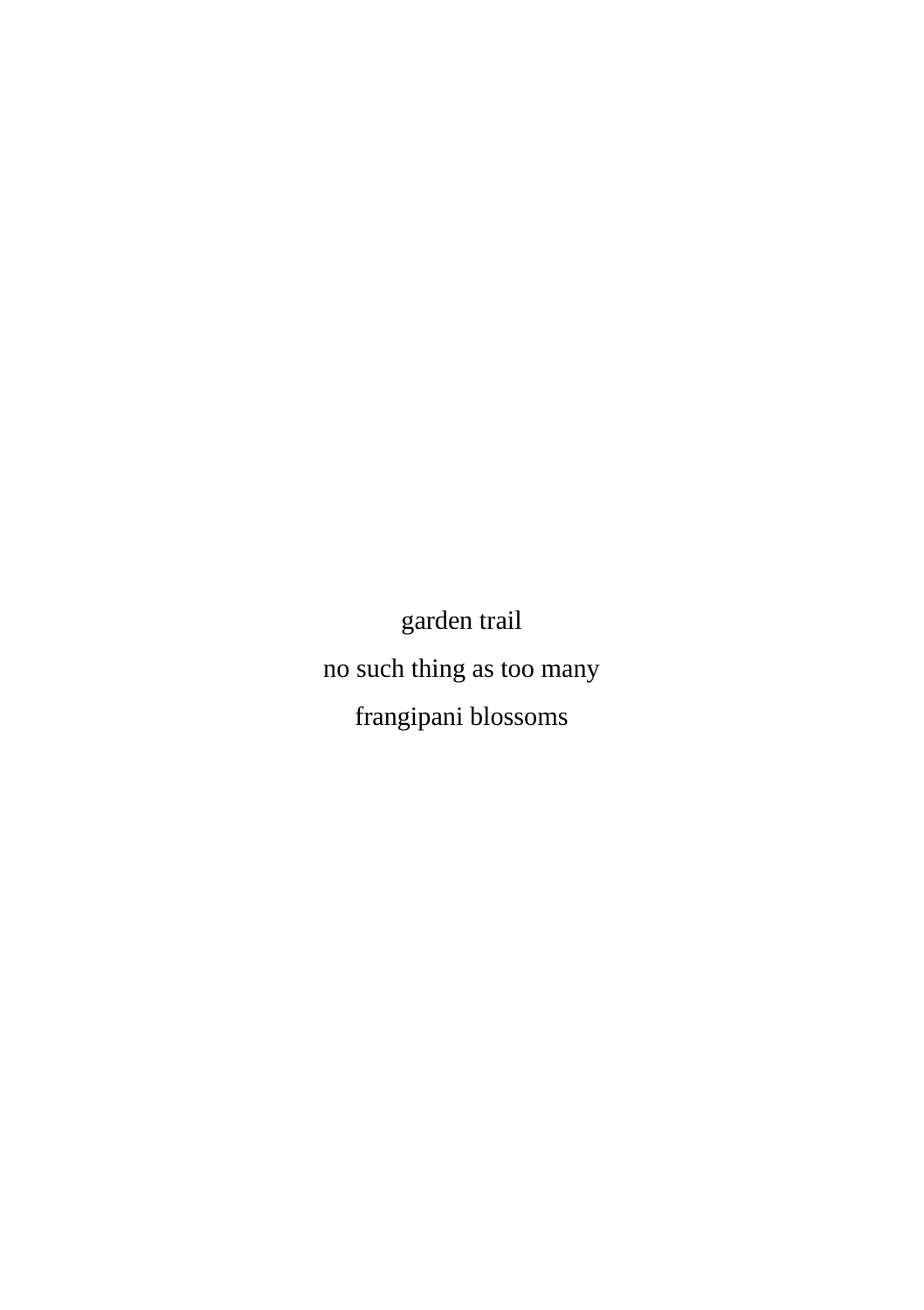oozing Zen the arty sojourners of Ubud

kissing earth the old banyan tree pushing its limits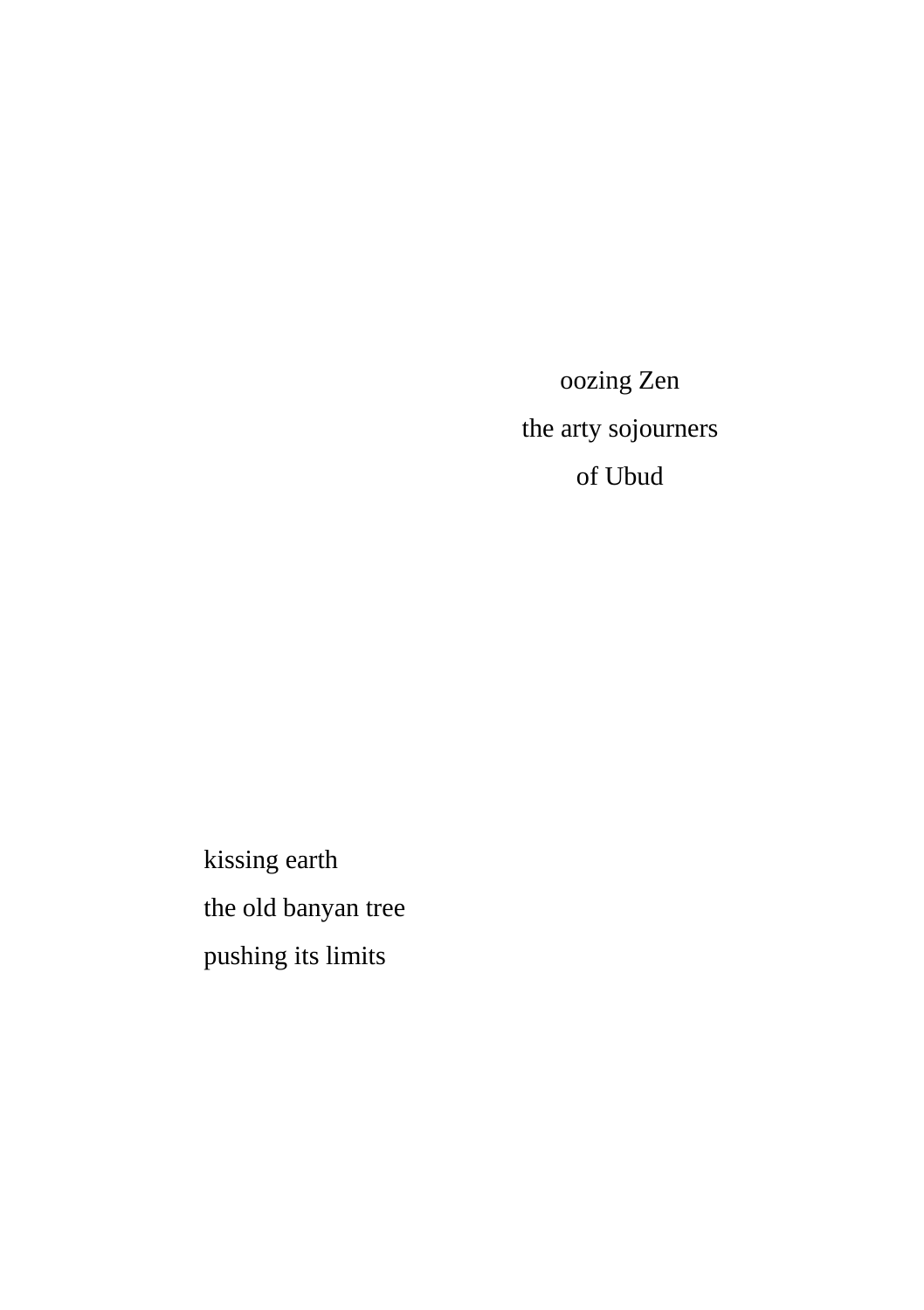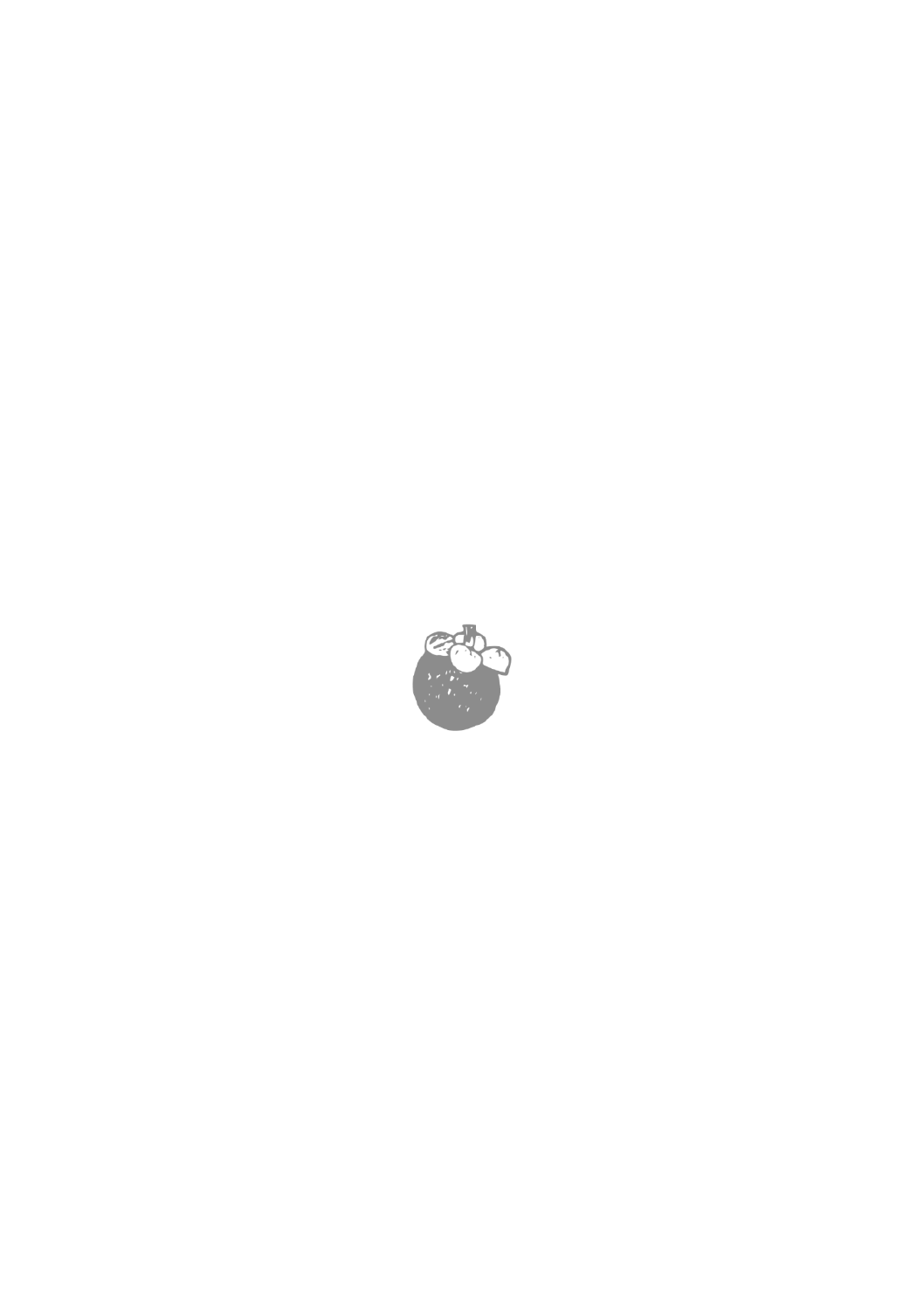complimentary fruit basket smiles warm a new day in paradise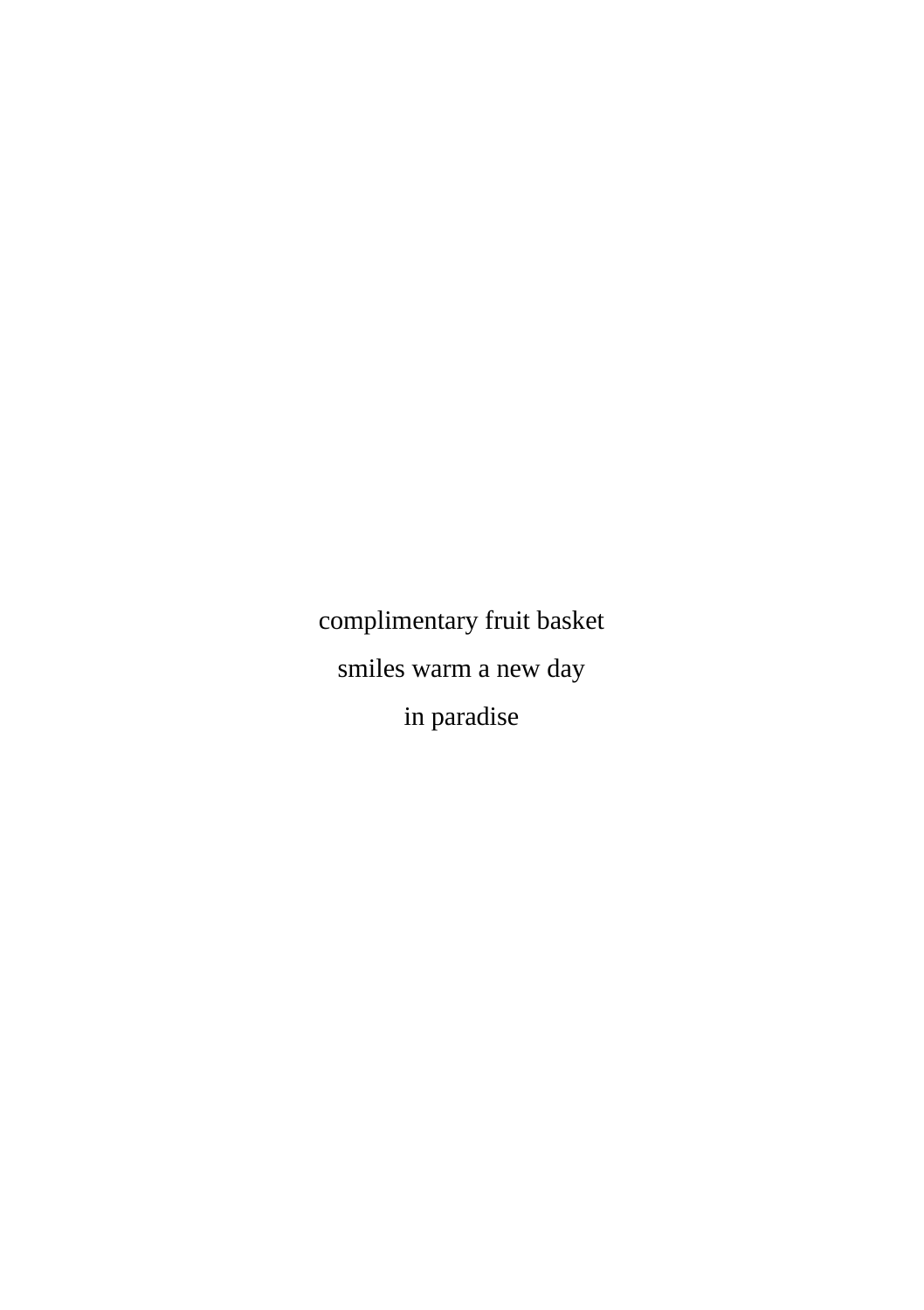soft grass broom swishing away the day before's canang sari

Trip Advisor What's a tropical honeymoon without frogs and lizards?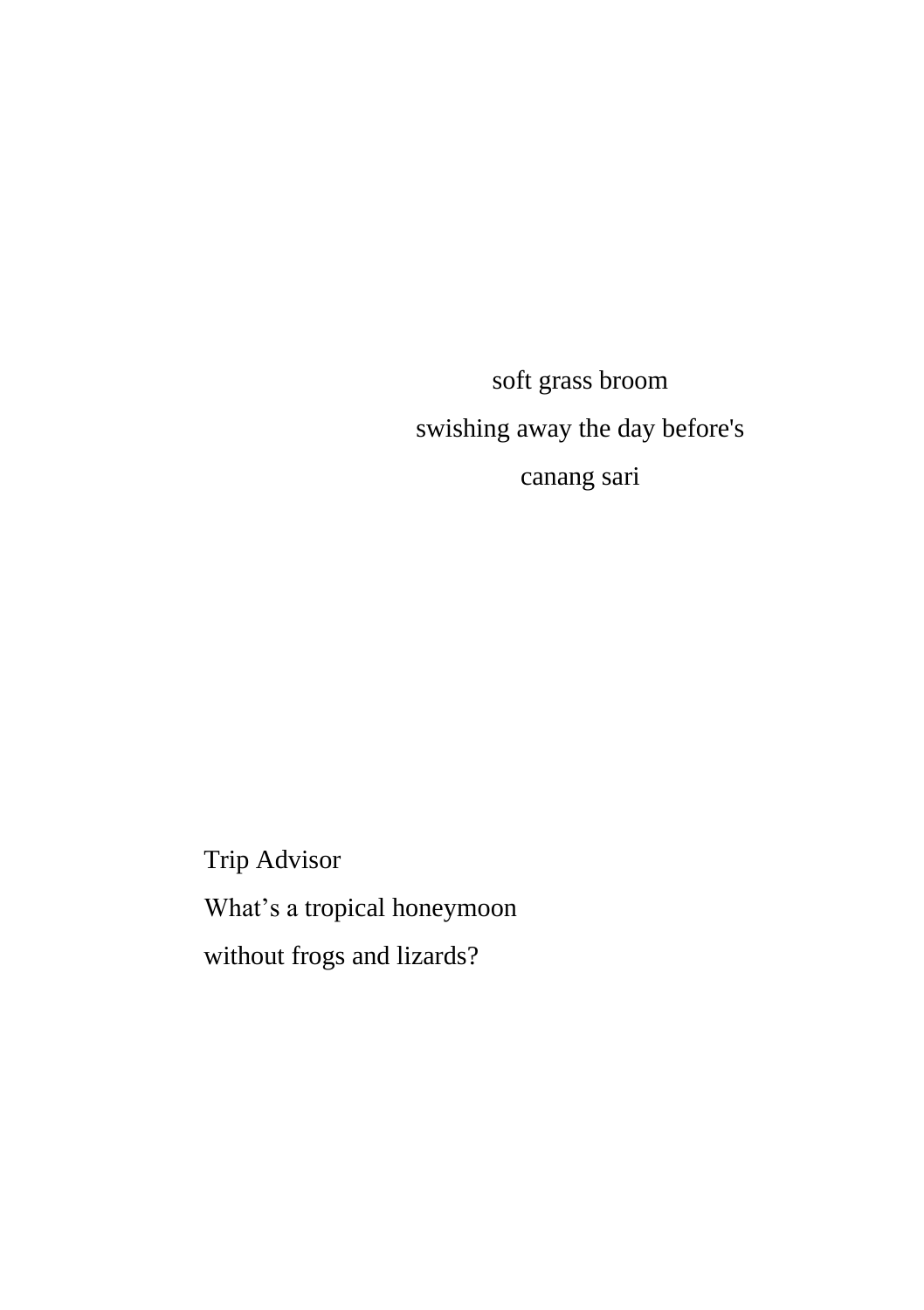happy hour out of place retirees slamming tequilas

> moonlit stall the tiniest hands deliver young coconuts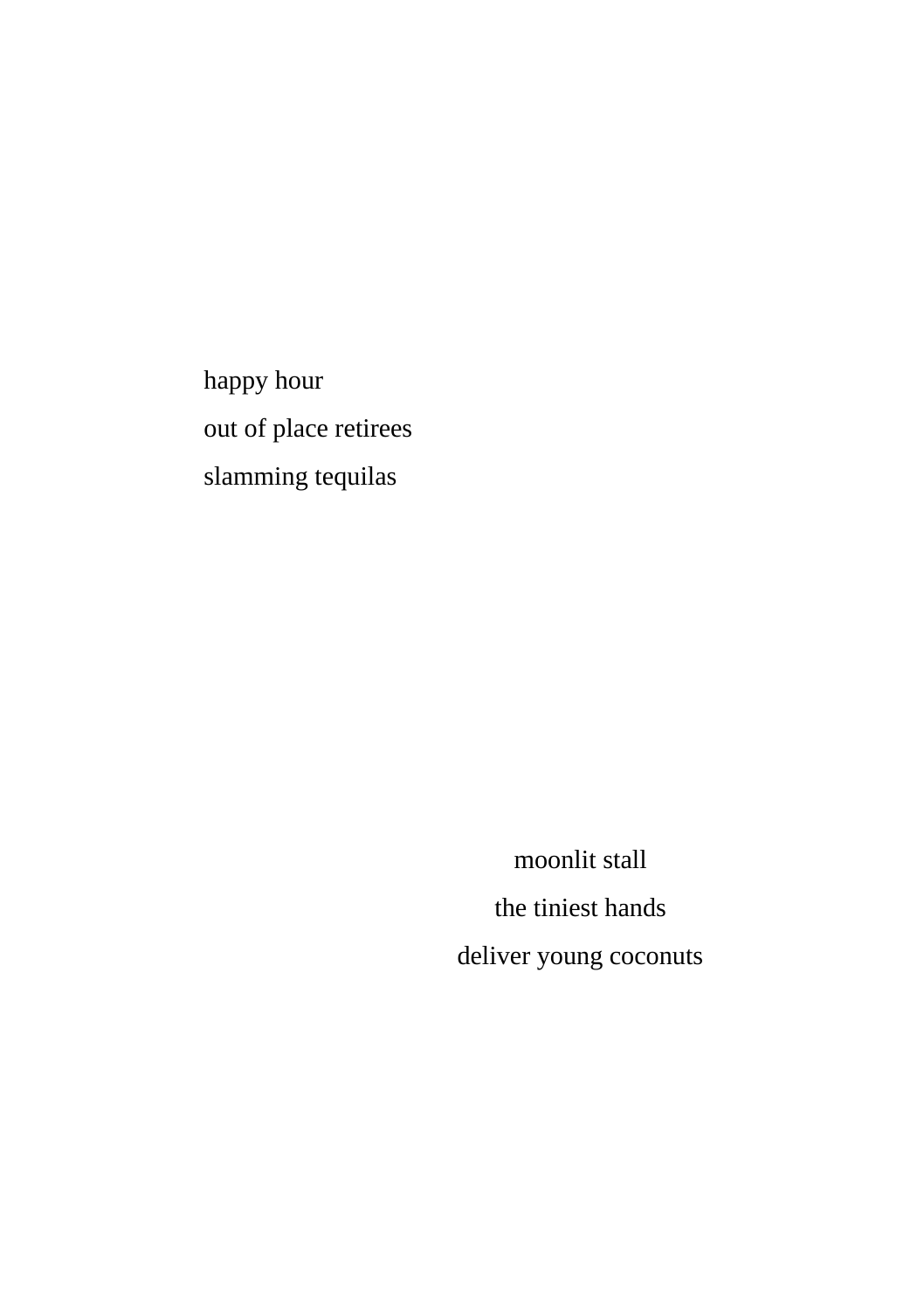gado a loaded plate of hodgepodge to die for gado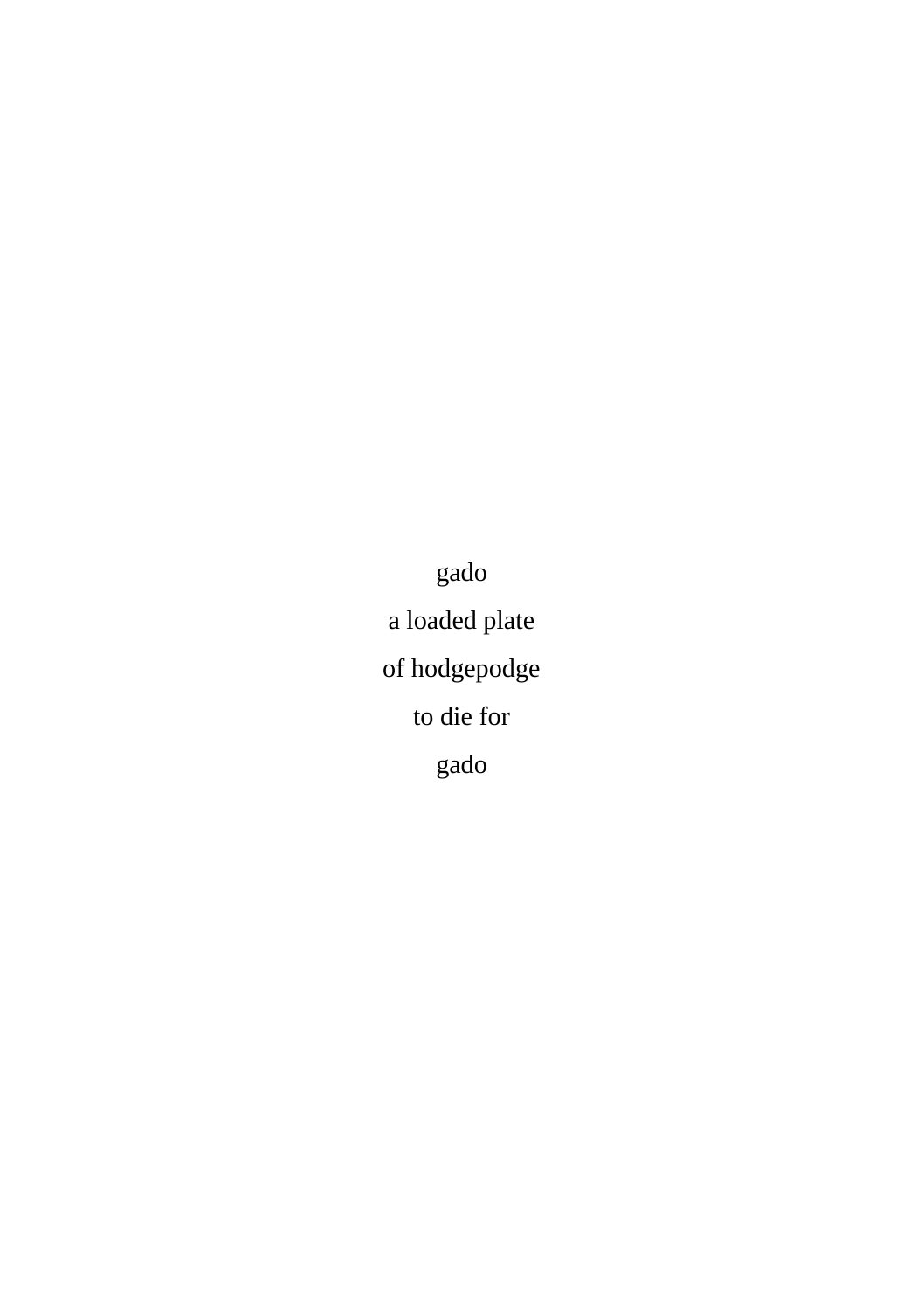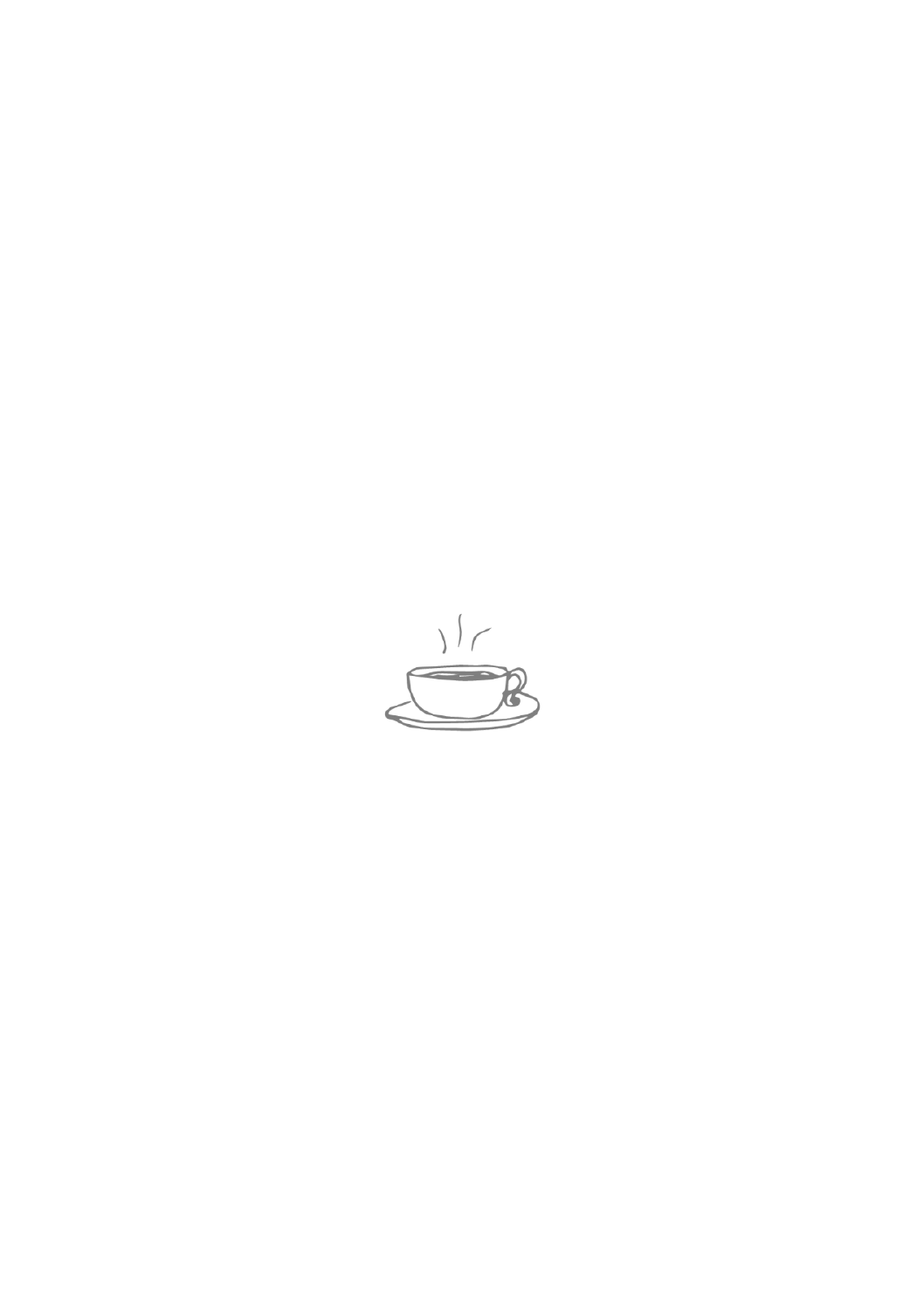the soft easterly breeze shifting holy petals a mandala

> old pond the rustling of saffron wings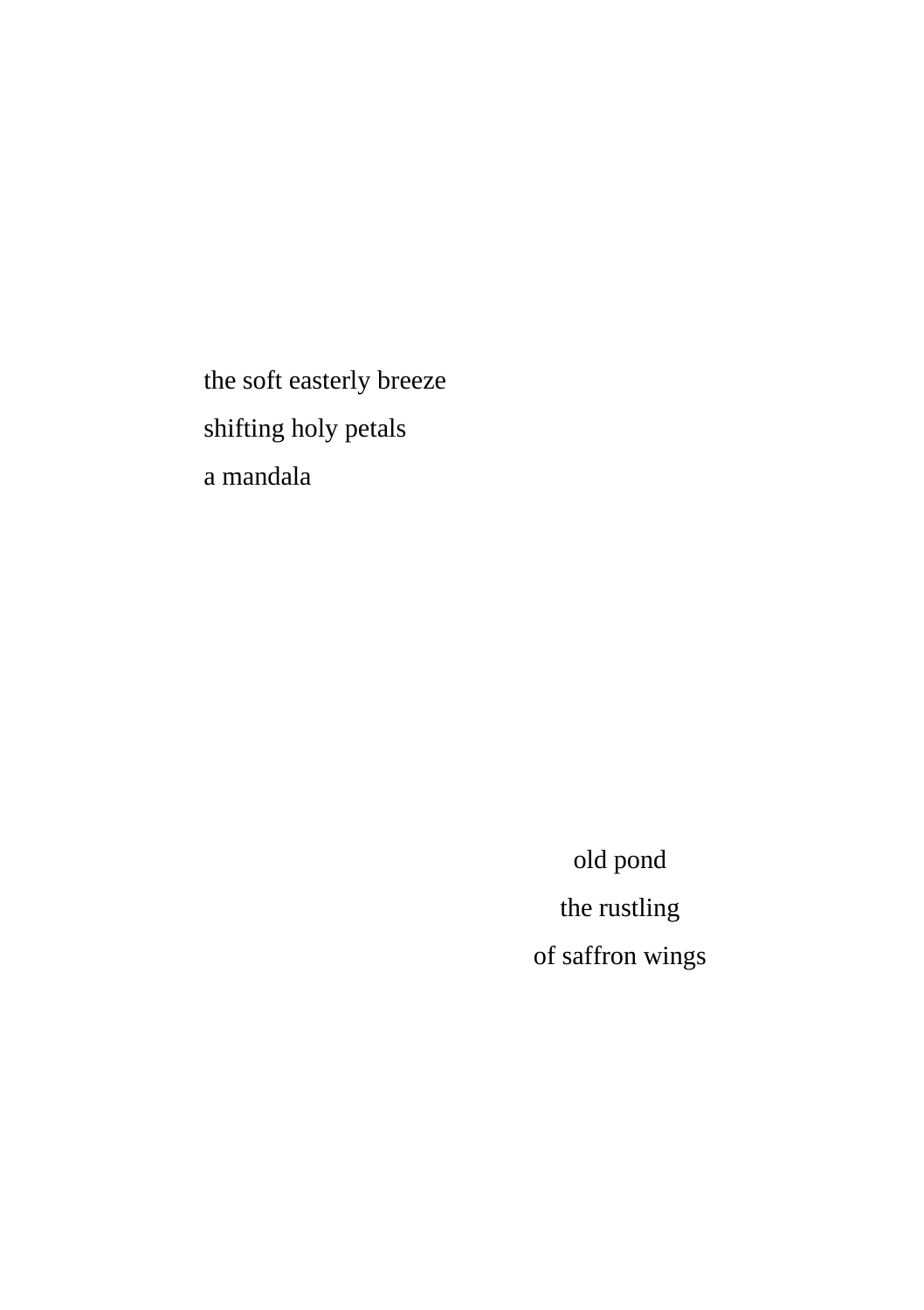tea leaf reading a hopeful young couple hand in hand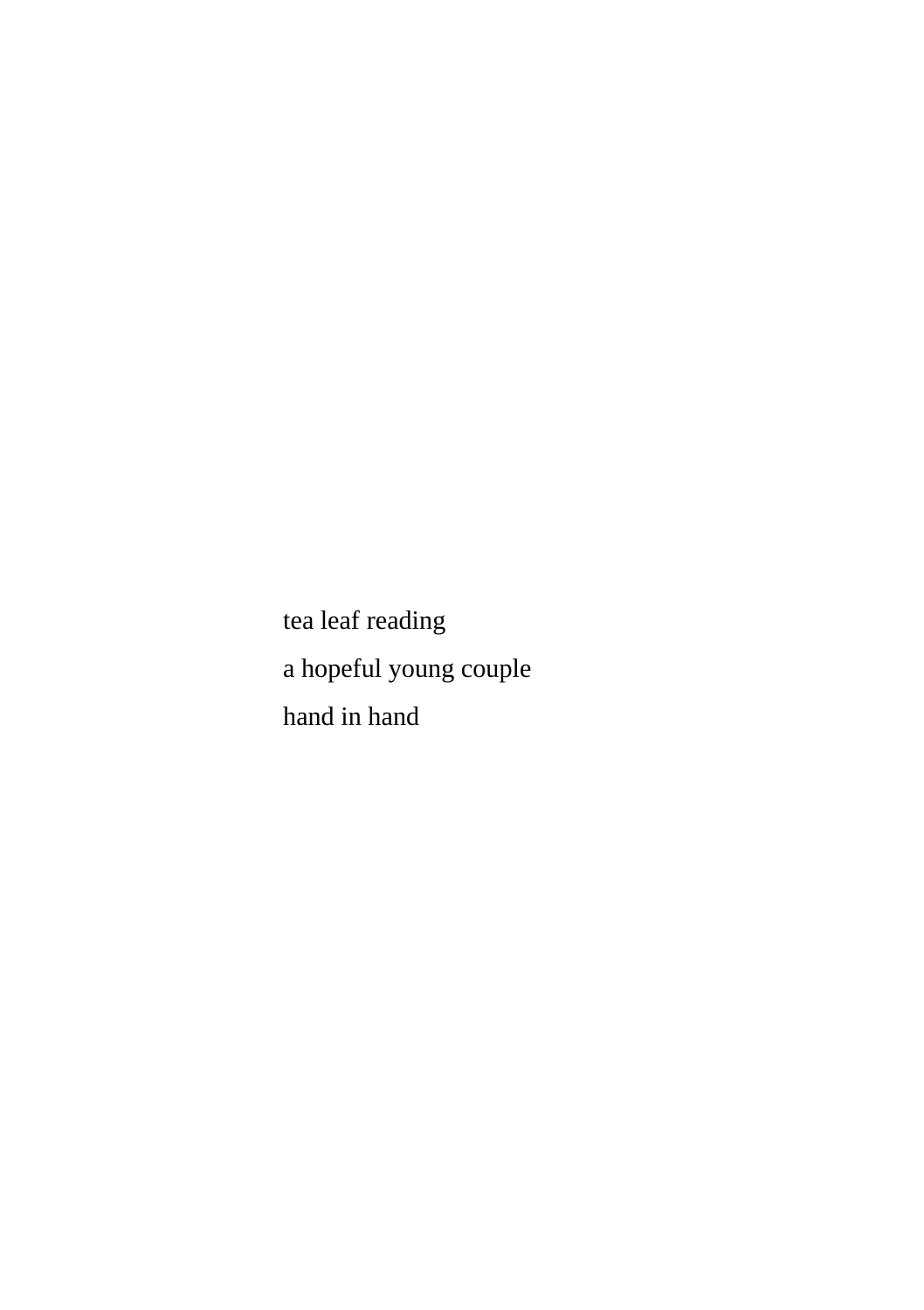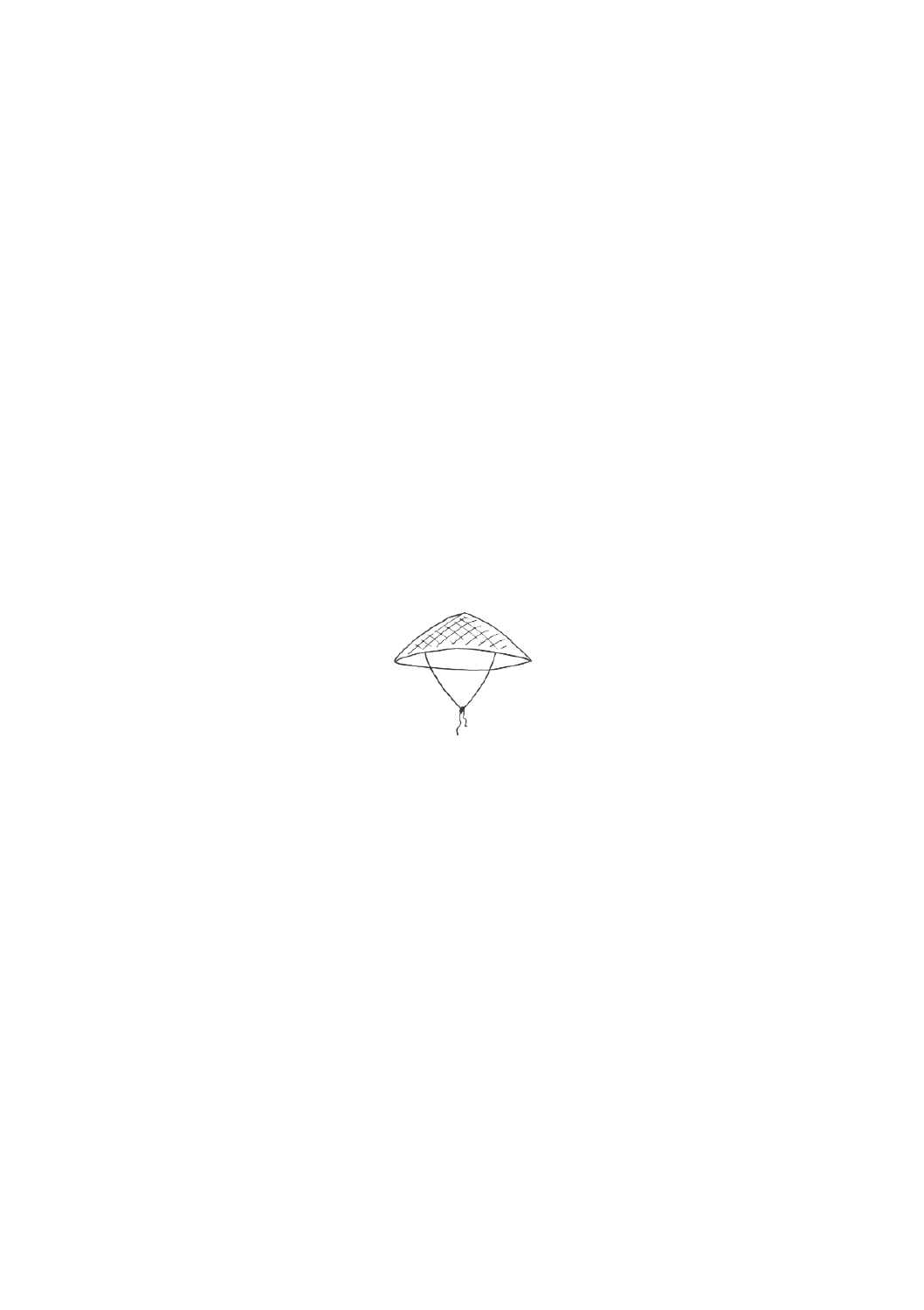window seat could it be Gunung Batur wading through the mist?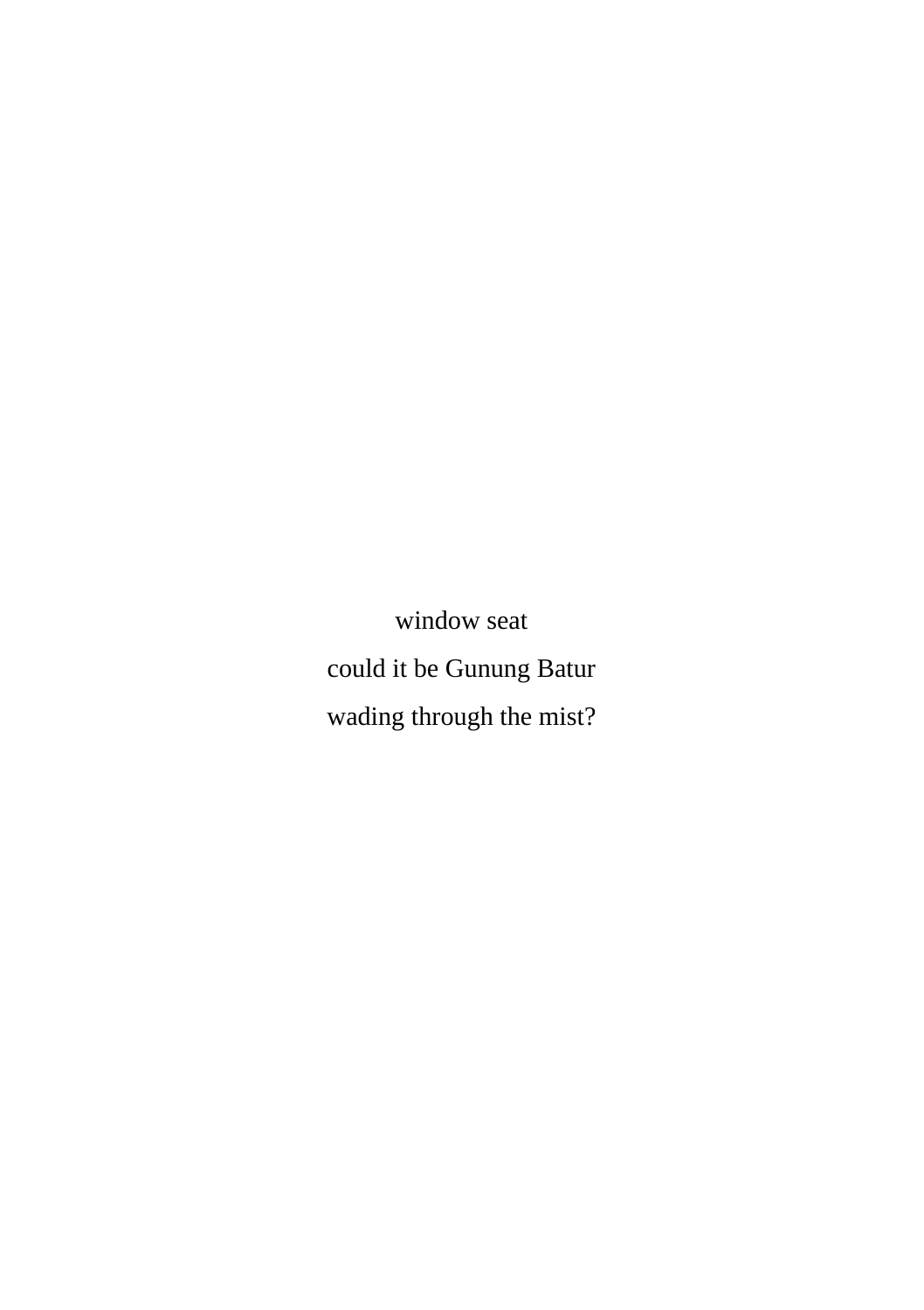teasing some insects flowerpecker and sunbird under the guava tree

Nyepi soka tinted lips . . . hushed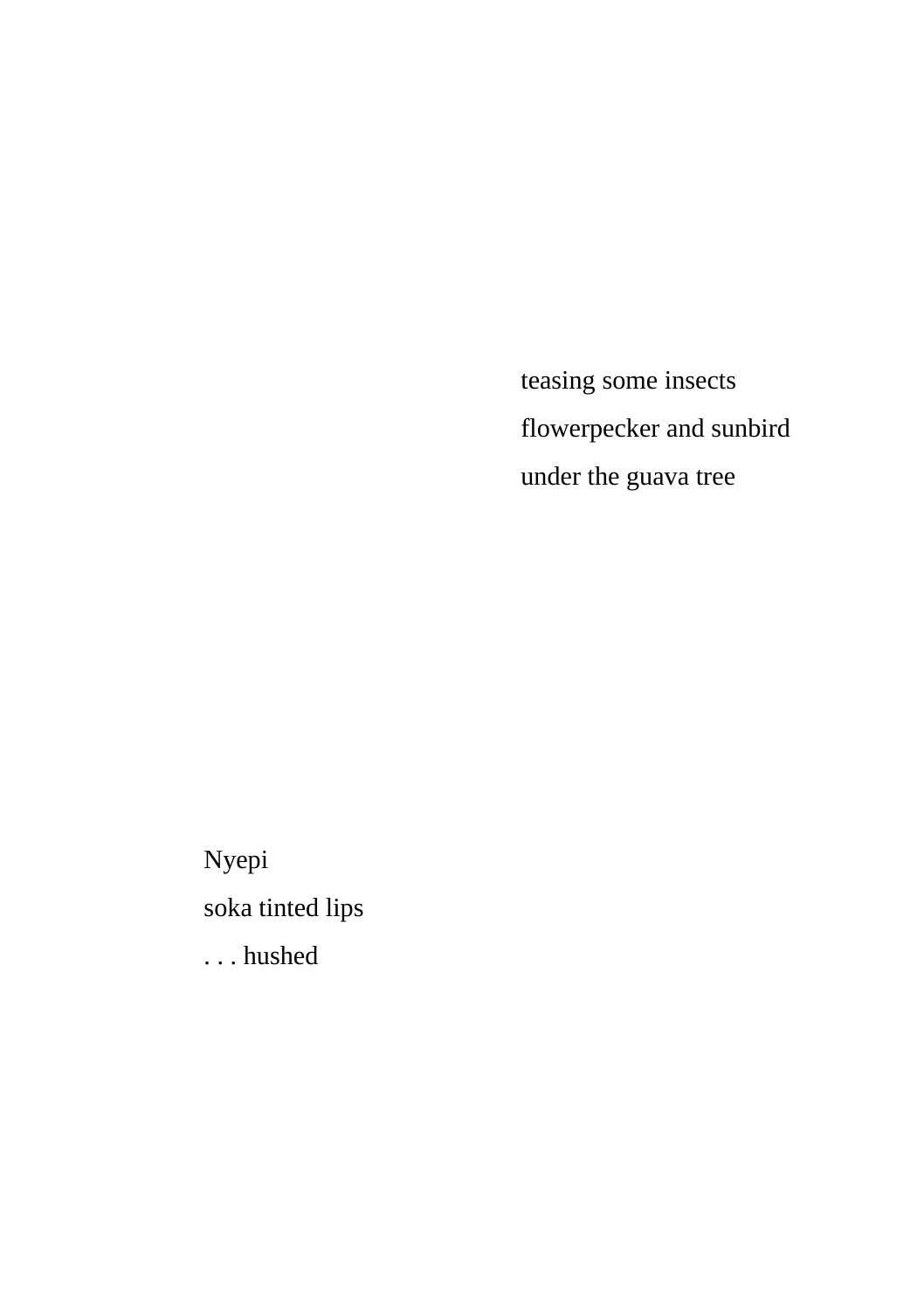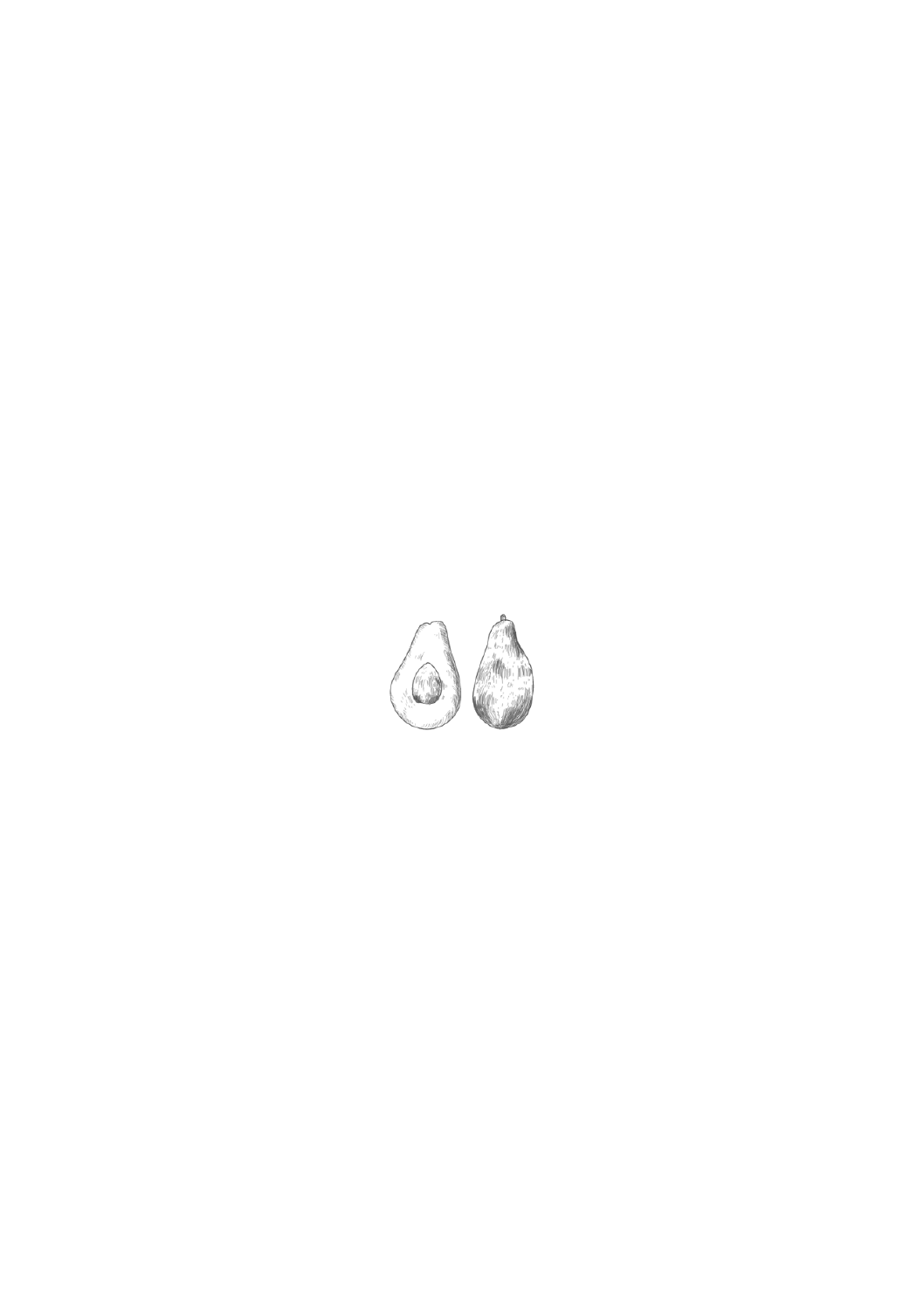sea turtle showing off its shell to my flip flops

surreal stepping from the fishing boat into a postcard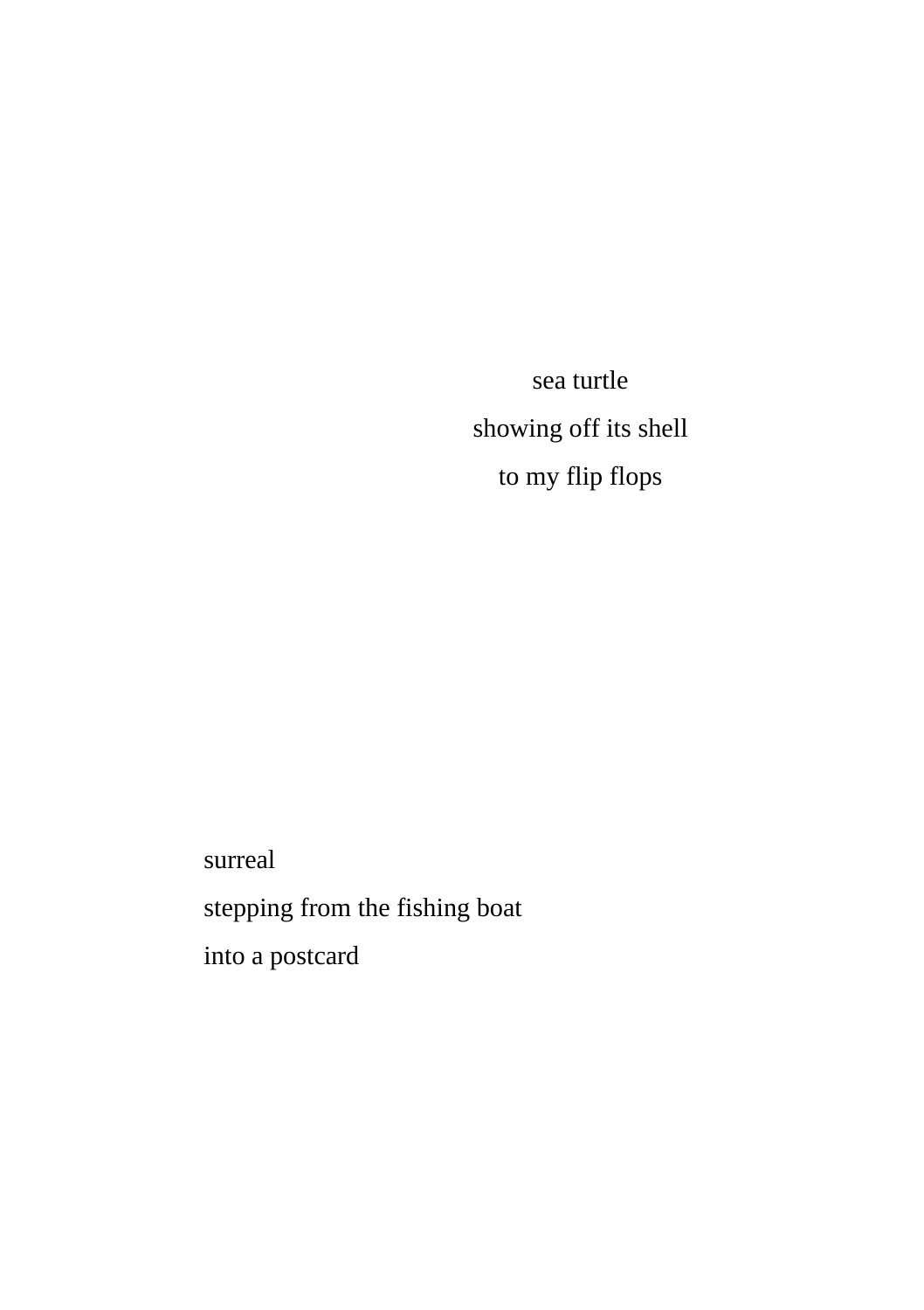rainy season a deer mamma umbrellaing her kids

sun-kissed delts the man in front's footprints become mine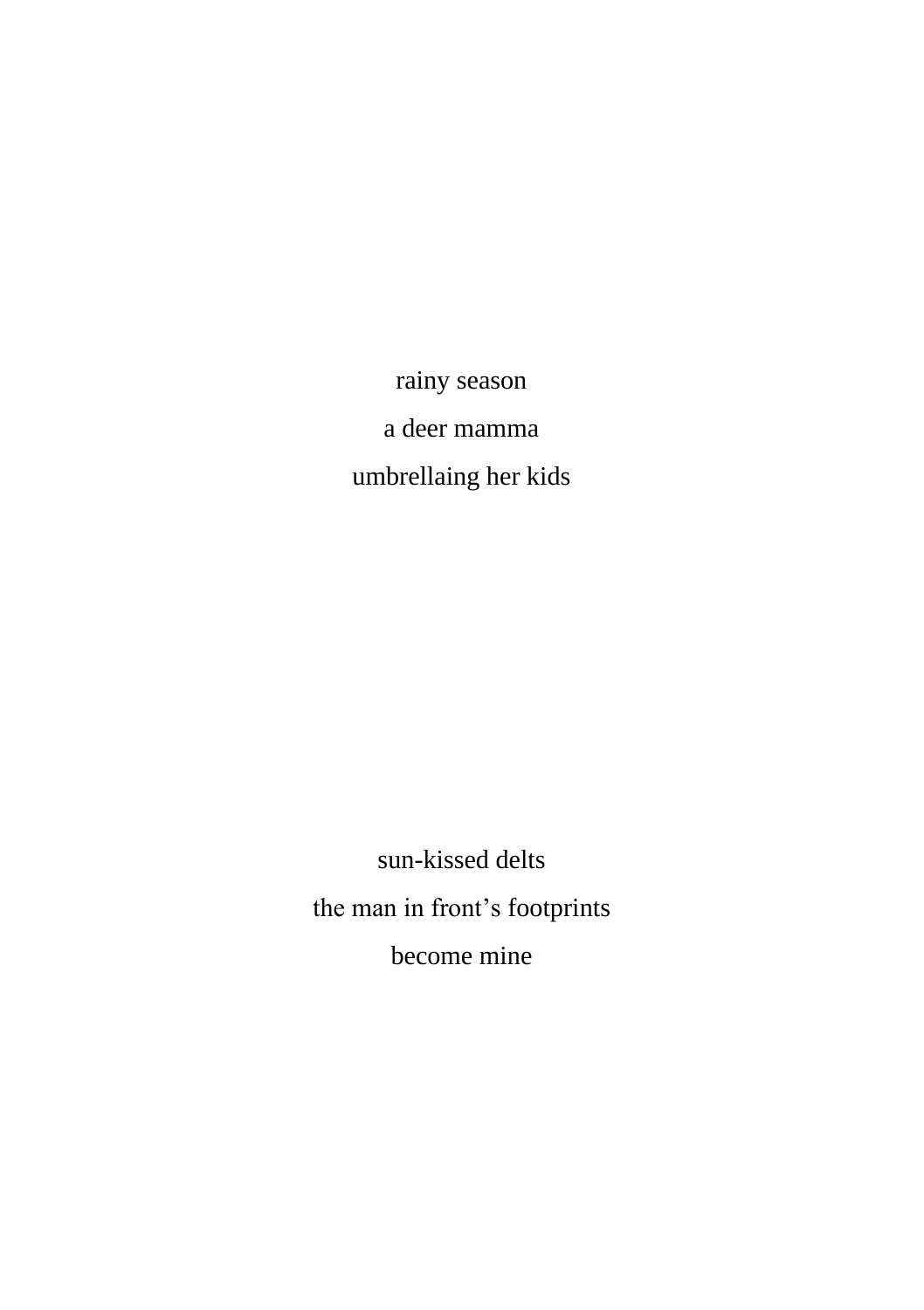relief or sadness? leaving paradise without finding Ketut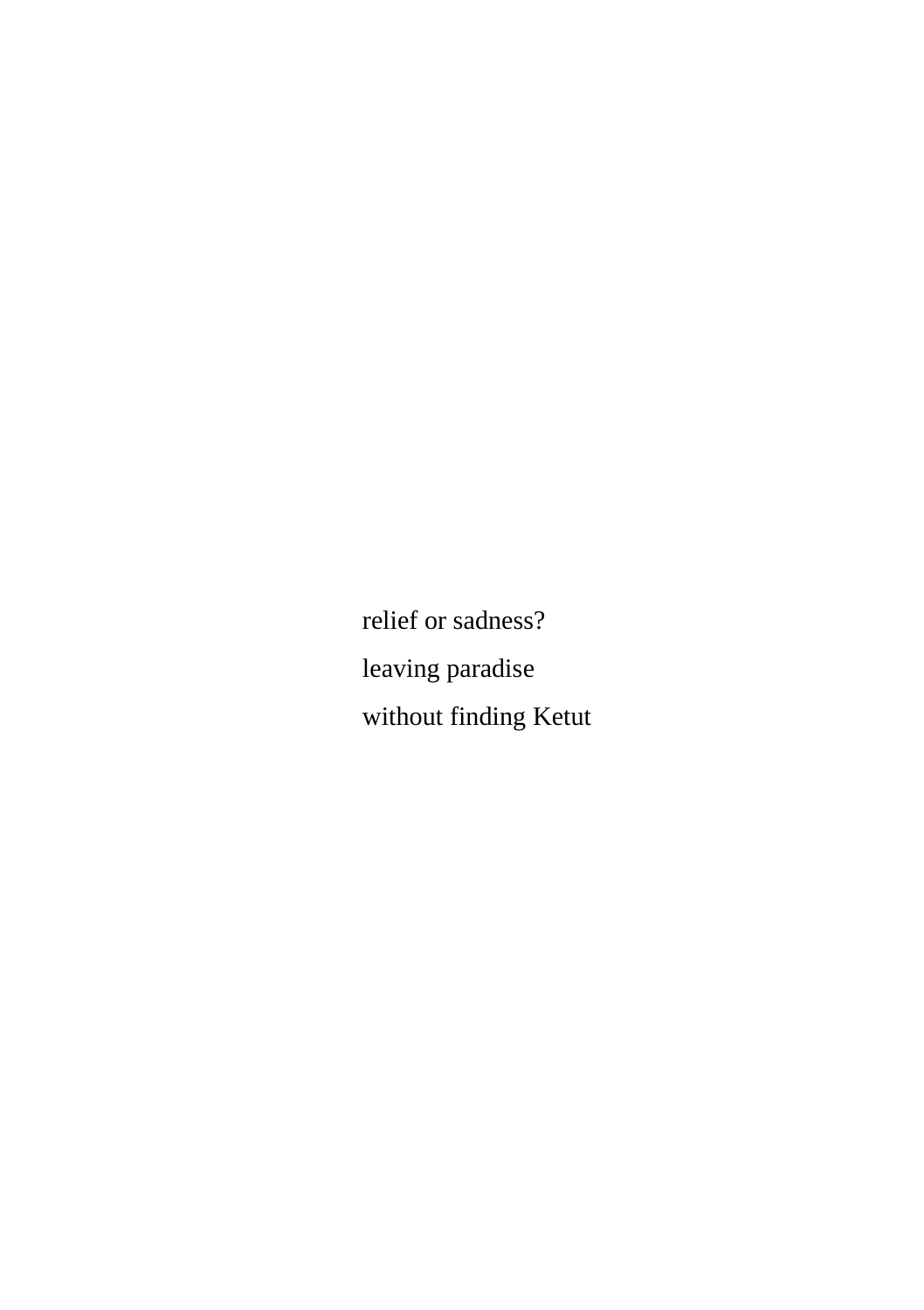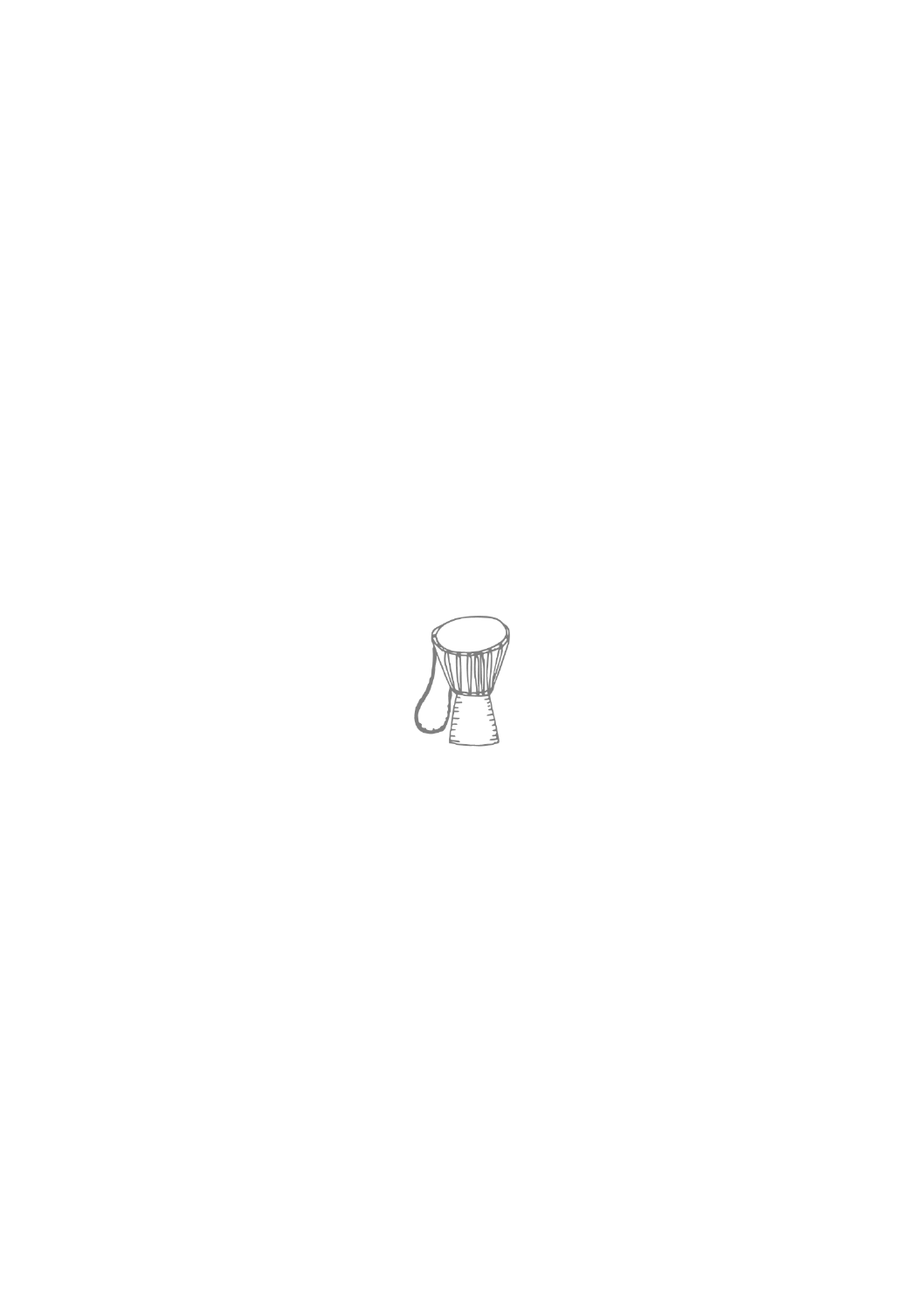#### **Words from the Text**

**banker's songbird** refers to the endemic and critically endangered Bali or Rothschild's Myna

**canang sari** is a Balinese-Hindu offering to the gods

**furry couple** refers to Balinese long-tailed macaques

**gado-gado** is a steamed vegetable salad with peanut sauce

**gamelan** is an ensemble of mainly percussion instruments

**gemitir** is a local name for the marigold flower

**gorgonia** are soft fan-shaped corals

**Gunung Batur** is an active volcano in northeast Bali

**Kecak** is a Balinese-Hindu dance and music performance

**Ketut** refers to Rhonda's lover - a fictional character in the 2012 Australian AAMI TV commercial

**Majapahit** was a Javanese Hindu-Buddhist empire (1293-1500s)

**Nyepi** is the Balinese-Hindu Day of Silence

**rain tree** or Suar is a tree used for carving

**saffron wings** refer to the Indonesian Red-winged Dragonfly

**Selamat menikmati!** means Enjoy!

**semut orang gajah** meaning 'ant human elephant', is the local version of rock paper scissors

**Soka** or Ixora is a small red-orange flower used for offerings

**worshippers of the stars and the wind** refer to the Bali Aga of Trunyan Village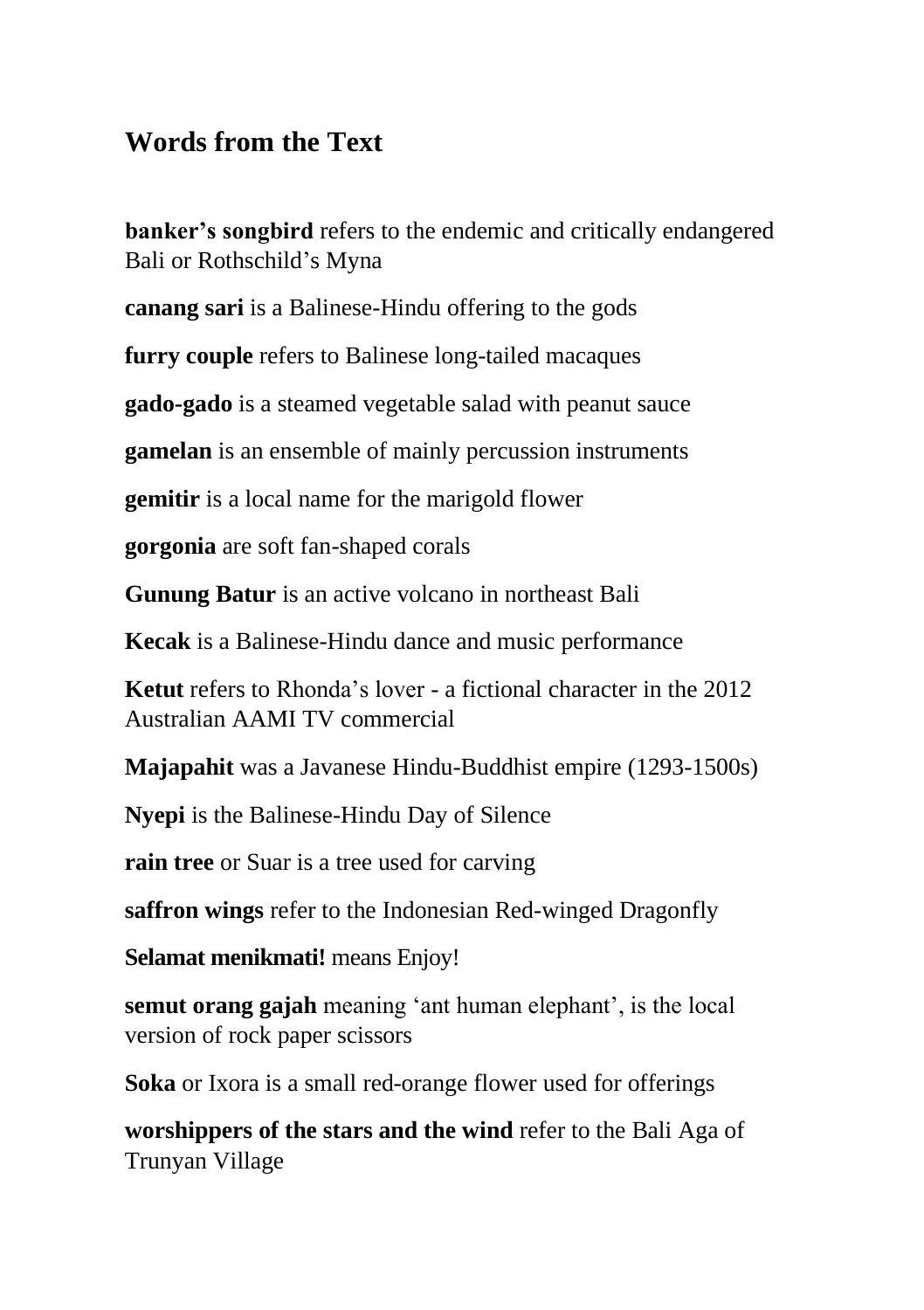### **Map of Bali**

This map shows the main locations where the moments in this collection were captured.